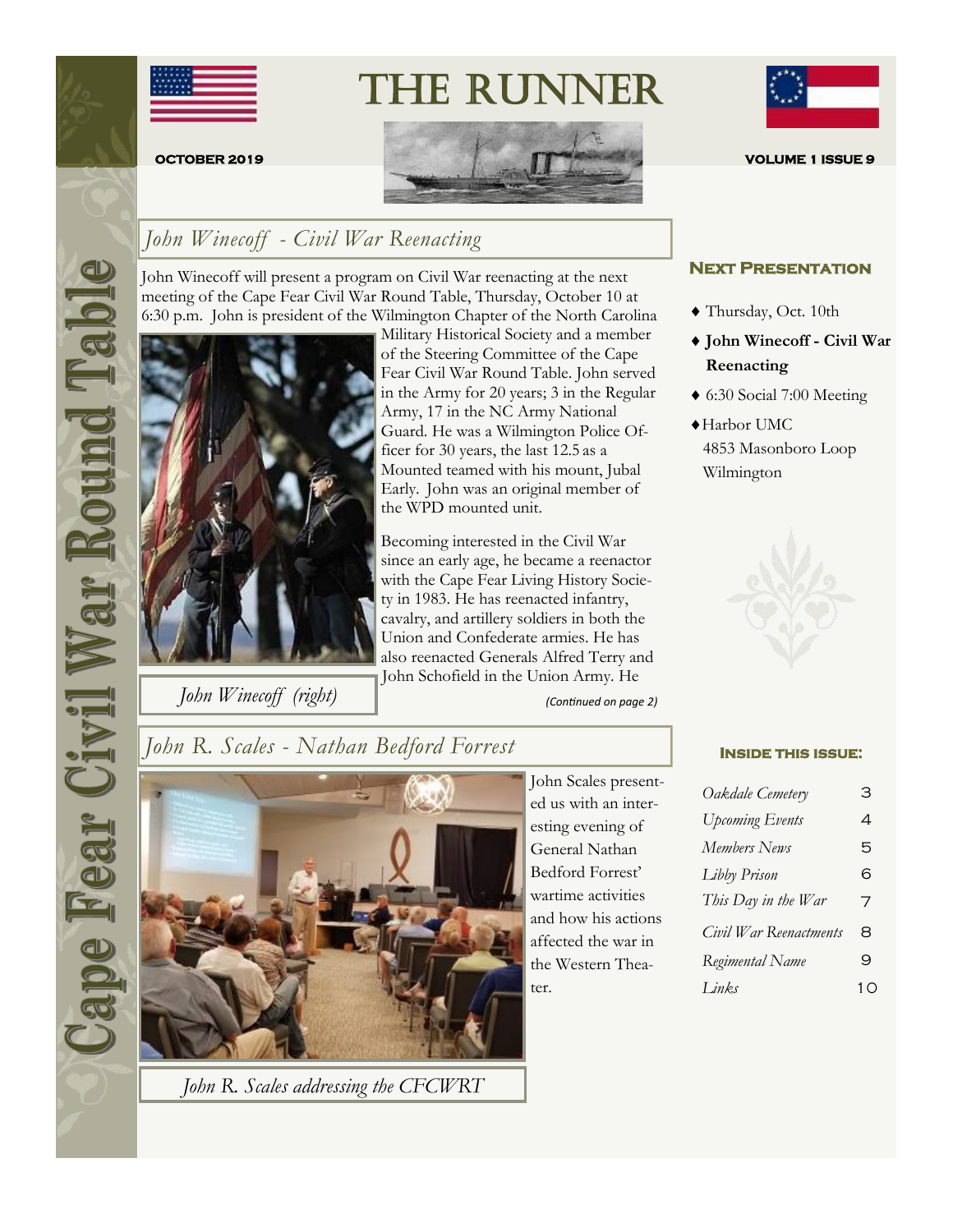

### *John Winecoff - Civil War Reenacting, cont.*

was able to participate in several 125th anniversaries to include the First Manassas, Shiloh, Cedar Mountain, Gettysburg, Atlanta, and Bentonville. During this time he has acquired many uniforms and equipment. He will display and explain several different uniforms from both armies as well as weapons and accouterments.

This will be an informative and enjoyable learning experience. Don't miss it!

### *John R. Scales - Nathan Bedford Forrest, cont.*





*John Scales - sharing a humorous analogy*



*John Scales & Bruce Patterson, CFCWRT Secy. John Scales signing his book for Bill Hewitt*

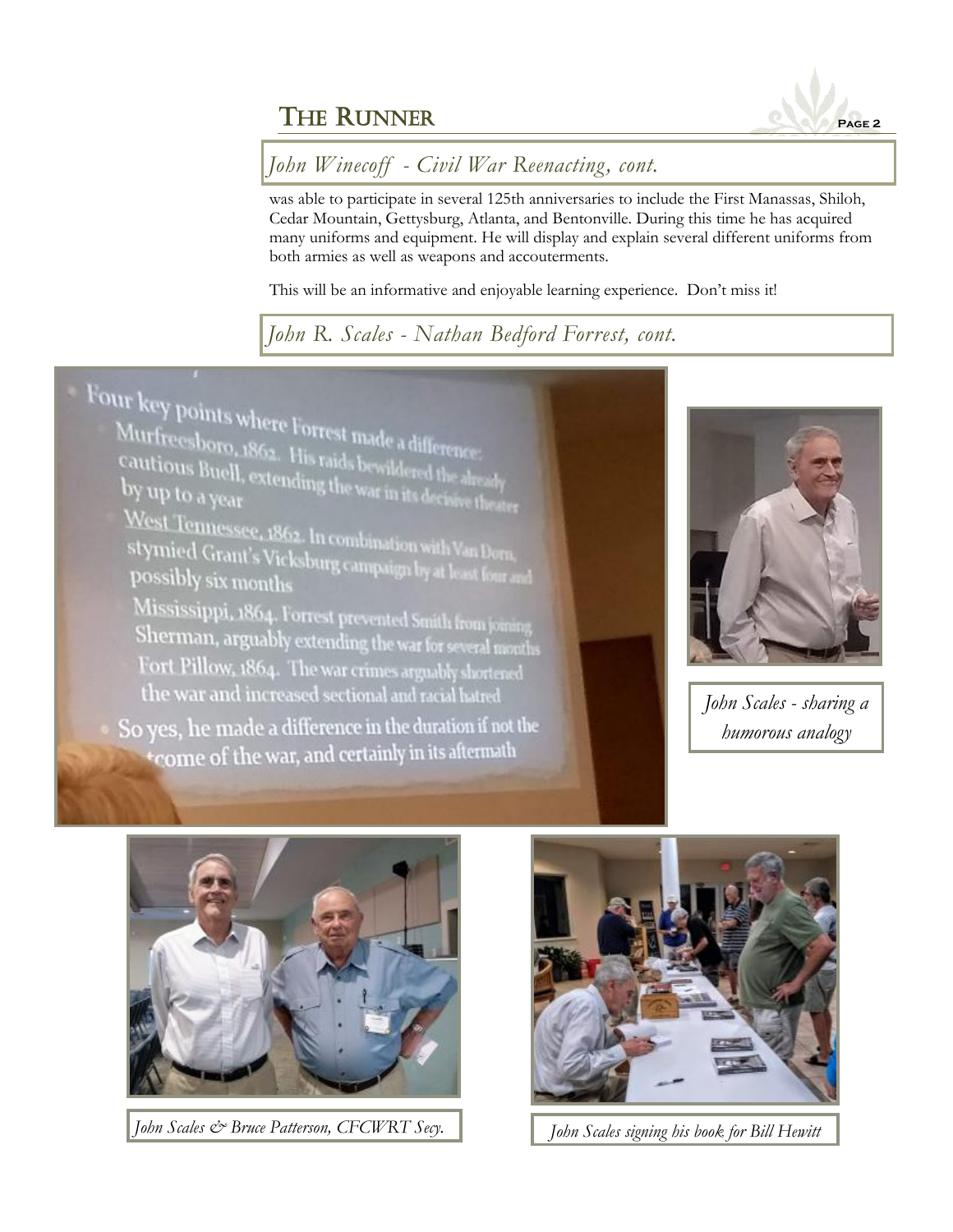

#### *Secrets of Oakdale Cemetery by Bob Cooke*

#### **William Murdoch Parsley (F-3)**

Born in Wilmington in 1840, he enlisted in April 1861 in the 3rd NC and was elected Captain of Co. F. His company was outfitted by his father, Oscar, and William, not yet 21, couldn't sign the contract for the company's equipment. Serving in Jackson's Corps, he fought in the Seven Days Battles in June of 1862 and was wounded at Malvern Hill on July 1, 1862 as Lee sought to prevent the escape of McClellan's Union army. A **Minié** ball entered just below Parsley's left ear and exited at the center of the back of his neck.

Sent home to recover, he married Eliza Nutt and returned to the regiment in September 1862. Upon his return he was promoted to Major, then to Lt. Colonel just before the battle of Chancellorsville. He then fought through the battles of Winchester and at Jordan Springs, was slightly wounded two times, once when a ball hit his coat button and glanced off.

Once again on furlough, he brought home the regimental flag which had been shot to pieces. Unable to repair it, a new one was made and *the old one was passed down and wound up in the collections of the Cape Fear Museum!* 

When the 3rd's commander, Col. Thurston was wounded, Parsley assumed command until captured at Spotsylvania's "Bloody Angle". Placed in the Confederate line of fire at Hilton Head, he remained a POW until exchanged in August. Returning to his regiment, the unit remained in the trenches at Petersburg until April 1865. Colonel Parsley was killed on the retreat to Appomattox 3 days before the surrender of Lee's army.

His comrades in arms, Captain John Cowan and Captain James I. Metts, both of the Third North Carolina, would write of him:

"Who ever knew Willie Parsley, that did not love him? We write not the empty words of the mere panegyrist; we speak the words of candid soberness and truth. He so impressed all

with whom he came in contact that no one who ever met him ever forgot him. He was the soul of honor. Without fear, he was without reproach."





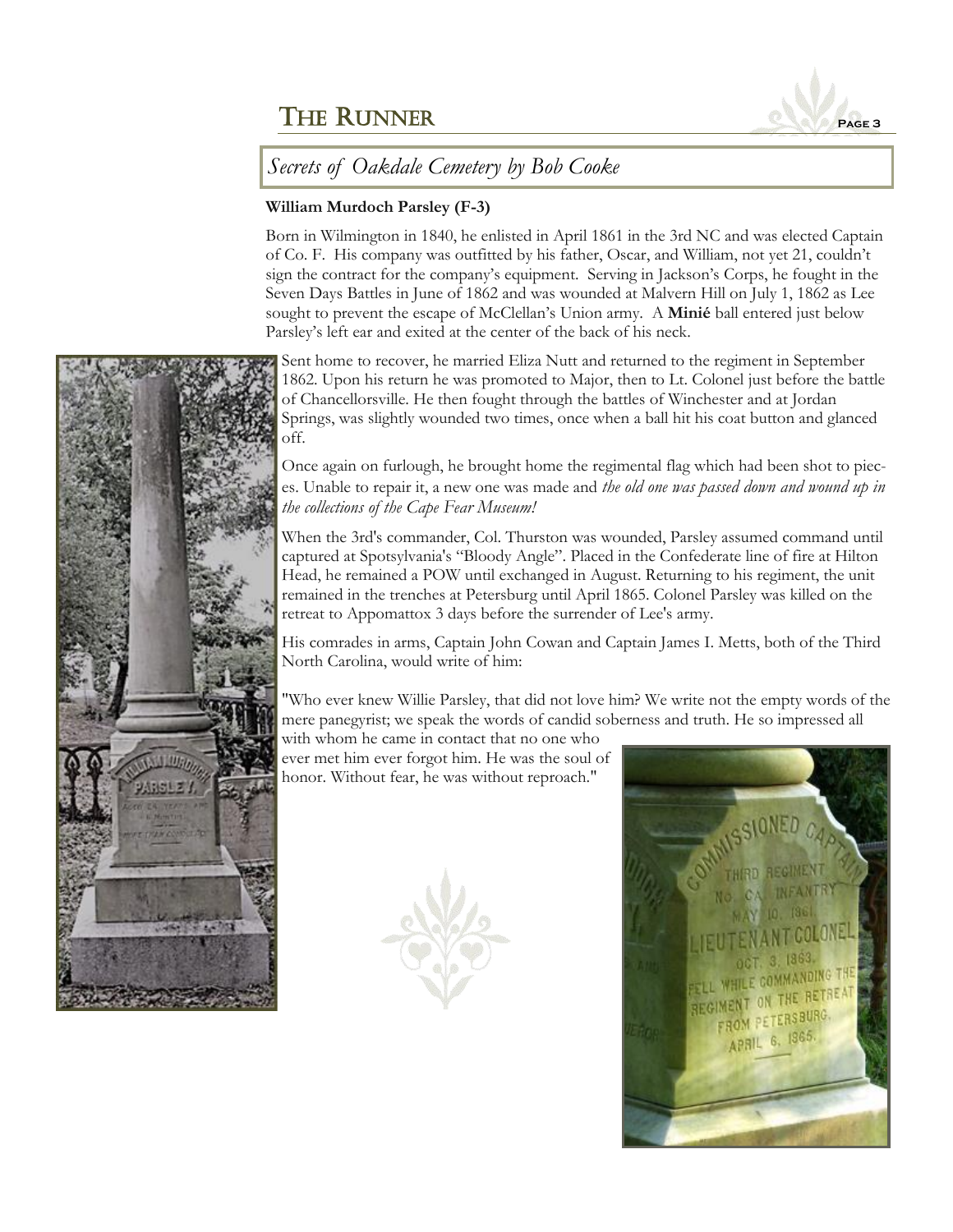### *Upcoming Events*

#### **October 4-5** - **[Shenandoah 1864](http://www.shenandoahatwar.org/shenandoah-64-reenactment/)**

Living historians come together to hold a landmark reenactment to commemorate the 155th anniversary of two of the most important battles fought in the Valley - Third Winchester and Fisher's Hill.

#### **October 12th - [Lecture with Angela Zombek: Civil War Military Prisons](http://www.whatsonwilmington.com/event.php?id=36573)**

Lecture with Angela Zombek at Federal Point History Center in Carolina Beach features the UNCW history professor talking about her book, *Penitentiaries, Punishment, and Military Prisons*, which includes the notorious Andersonville, and one located in Salisbury, NC.

### *Wreaths Across America*

The Round Table effort to join the community campaign to decorate the graves in our Wilmington National Cemetery (WNC) gets in gear at our October meeting.

With a modest goal of 60 wreaths (Civil War Round Table partnered with NC Military Historical Society) we can meet that goal in one evening.

Wreaths cost \$15 each and are shipped from Maine in time to arrive Wilmington by Saturday, 14 December. A Community-wide service will be held at WNC at noon on the 14th. Round Table members are invited to join in the community wreath laying.

Please make checks payable, in \$15 increments, to CFCWRT, memo line WAA (or wreaths) and join this community effort.





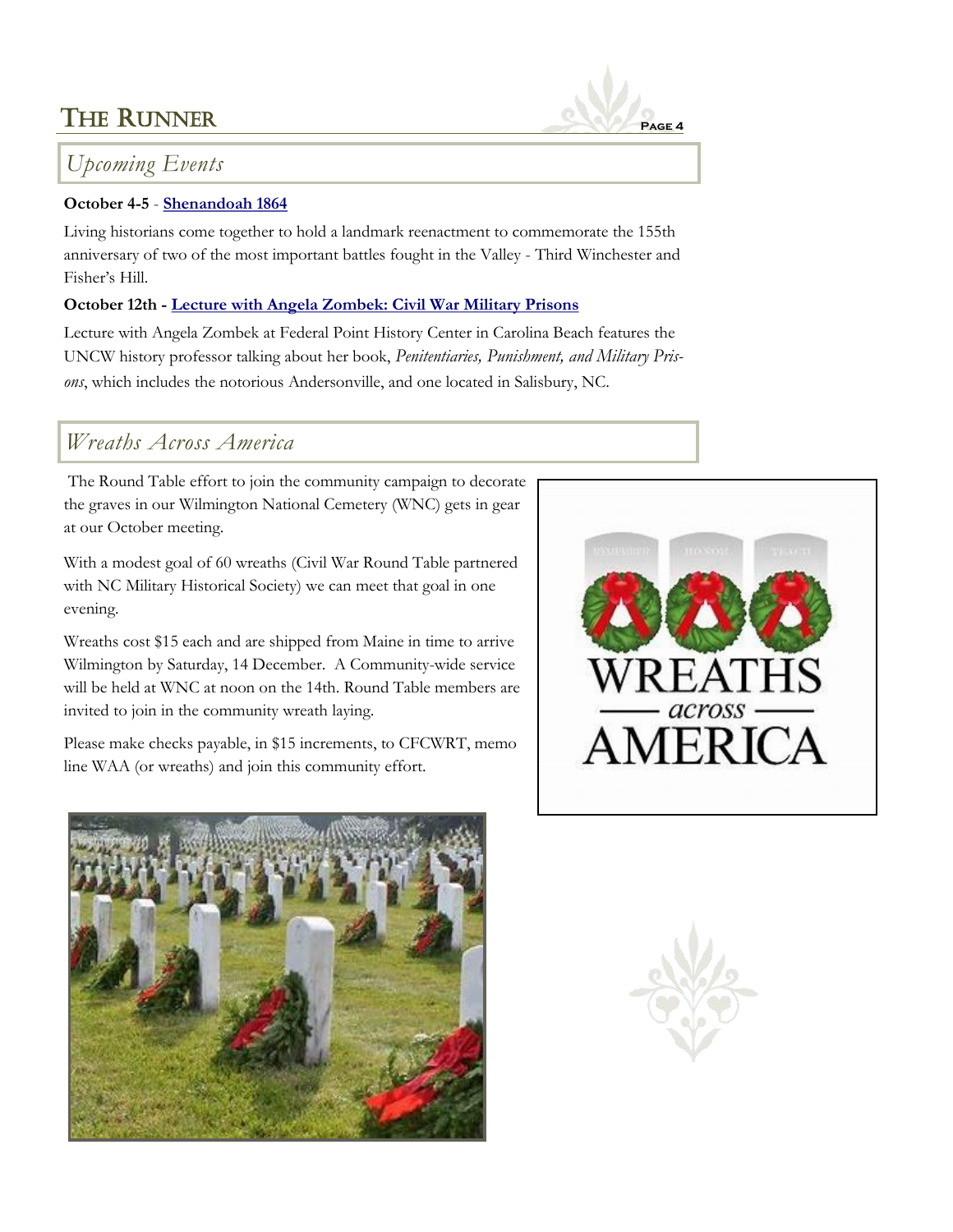

*CFCWRT Upcoming events*

#### **November 14th:**

*Jan Croon* - The War Outside My Window, The Civil War Diaries of LeRoy Wiley Gresham, 1860-1865

#### **December 12th:**

*Lori Sandlin*, Mgr. Southport Maritime Museum - Finding Post-War Confederate Sailor, Captain H. S. Lebby, Blockade Runner and Privateer

NOTE: Our December meeting will be at the Cape Fear Museum.

### *Raffle Winners*

#### **September Raffle Winners**



Ordeal by Fire - Mike McDonald The Confederate Nation - Byron Hovey Rock of Chickamauga - Jim Horton Civil War Sourcebook - David Jordan 1400 Days and Generals South/Generals North - Sherry Hewitt Illustrated History of the Civil War - Joe Steyer

If you have books, prints, or other items that you would like to donate to the raffle, contact Raffle Master [Ed Gibson](mailto:egibson759@aol.com) before our next meeting. The raffle is one of the components which the CFCWRT uses to fund our activities and our speakers. Please take part in our raffle by contributing items and/or purchasing tickets.

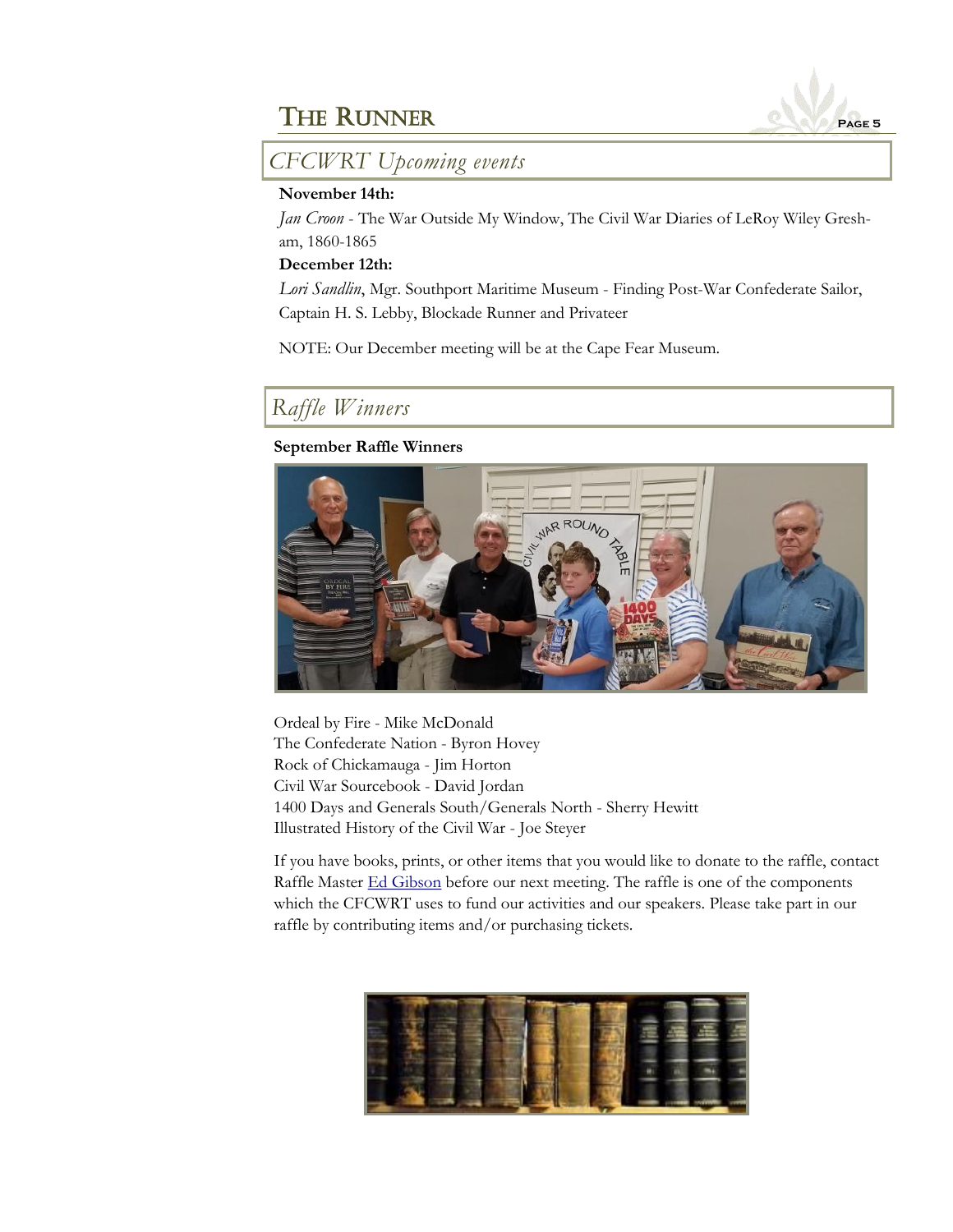## THE RUNNER



*(Continued on page 7)*

### *Escape from Libby Prison: The Largest Successful Prison Break in the Civil War*

On February 9, 1864, more than 100 Union prisoners tunneled their way to freedom in an audacious escape from Libby Prison in the Confederate capital of Richmond, Virginia. More than half of the prisoners made their way to Union lines while others were recaptured and returned to the confines of Libby.

Libby Prison started as an old food warehouse on Tobacco Row along the James River. Captain Luther Libby, along with his son George W. Libby, leased the three-story brick building where they operated a ship chandlery and grocery business. In 1862, the Confederacy took over the building and turned it into a prison for Union officers. Colonel Thomas E. Rose, a Union officer from the 77th Pennsylvania Volunteer Infantry, was captured during the Battle of Chickamauga and taken to Libby Prison. He found conditions appalling and immediately started plotting his escape. He devised an ambitious plan to dig a tunnel from the cellar of the prison to a tobacco shed that stood just outside the prison walls.

Rose revealed his plan to a few trusted accomplices

and planning got underway. Life inside Libby Prison was miserable. Prisoners were held on the second and third floors of the building. Windows were barred but open, leaving inmates freezing in the winter and insufferably hot in summer. Overcrowding created constant stress and resulted in food shortages. The lack of sanitation led to disease and death. One father whose son was held at Libby prison desperately sought to have supplies delivered to the prison. He wrote, "He has been confined during the whole summer without a change of clothing…and is in a very destitute condition." Desperate for relief, it was not difficult for Rose to find prisoners willing to help with his plot.

Outside of Libby was a canal, and during wet weather, the prison's cellar flooded bringing hundreds of rats scurrying into the building. The putrid air in the cellar kept everyone away and helped it earn the nickname, Rat's Hell. The area was largely avoided by Confederate guards and provided Rose and his associates the perfect place to dig undetected.

Rose accessed Rat's Hell by removing bricks behind an old kitchen stove. He then shimmied down a chimney to the cellar. From there, Rose and his team scraped away at the hard dirt using crude makeshift tools. Much of the digging took place at night in the dark when the exterior was heavily guarded, but conditions inside the prison were somewhat relaxed.

Loads of earth were removed one bucket at a time, by packing an old spittoon with excavated dirt. The vermin-infested cellar, the rats, and the lack of oxygen made the work excruciating.

Libby Prison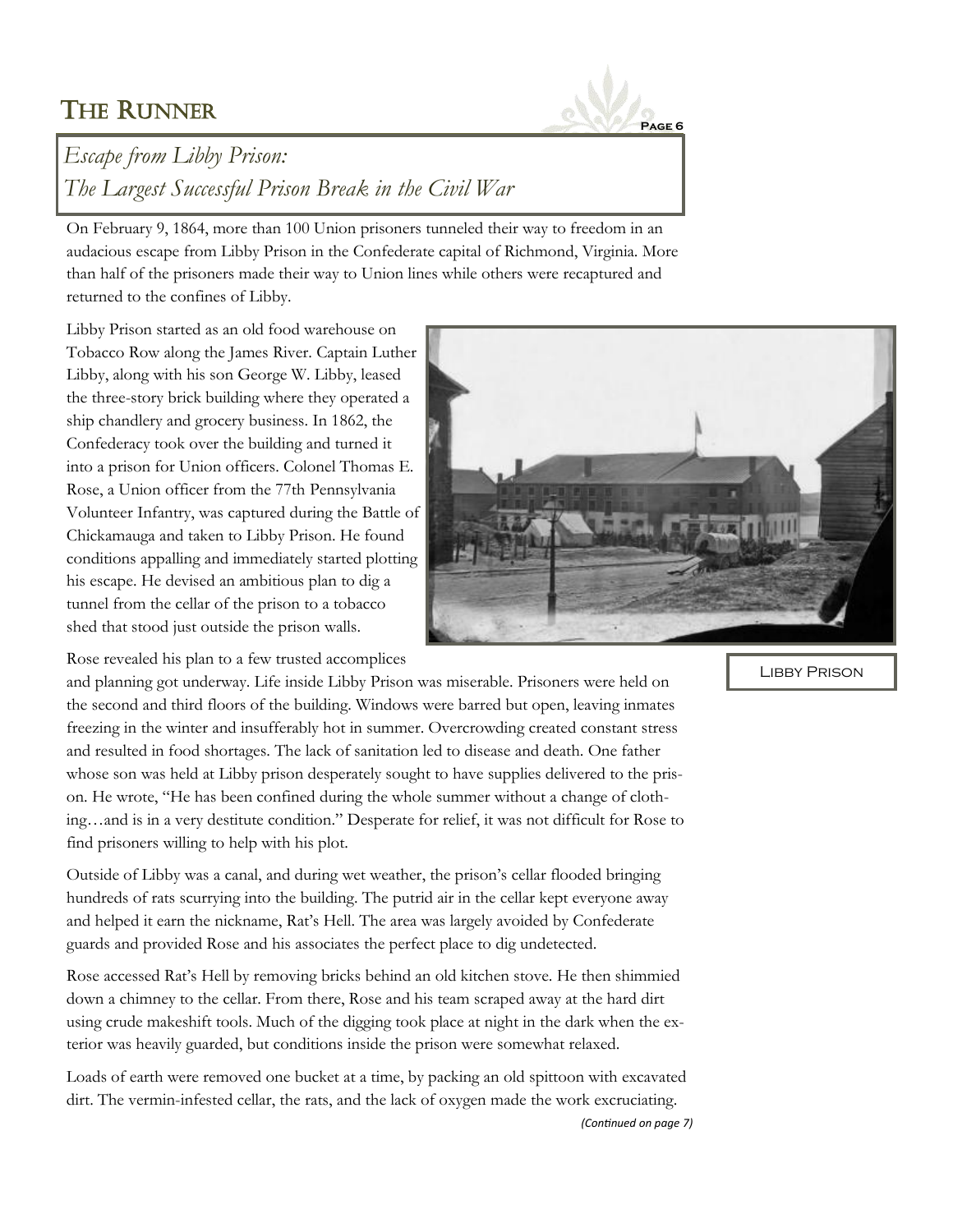

*Escape from Libby Prison: The Largest Successful Prison Break of the Civil War, cont.*

At one point, after digging a tunnel nearly 60 feet long, the prisoners broke through the sur-

#### The rush to escape by the Junnel

Everyone wanted to be first. Inorder to get down The Chinimay as well as along the tunnel it was recessary to strip naked - write the storked ni a bundle, and frish this or before them. assom<br>as it was seen that a few only could fossibly<br>get out before daylight, all fushed for the mouth of the tunnel who could-each man being Ulminish to get out first. The room were new Orruded to sufforation all struggling to get in the have The strongest men forced their may to the aside and jammed up against the walls.



face to find they were off by several feet. Hearing the voices of Confederate guards, the prisoners quickly hid the tunnel and readjusted the approach to the shed.

After weeks of digging, the prisoners managed to clear a tunnel that surfaced in the tobacco shed. One prisoner described the escape, "Everyone wanted to be first. In order to get down the chimney as well as long the tunnel, it was necessary to strip naked – wrap the clothes in a bundle, and push this on before them. As soon as it was seen that only a few could possibly get out before daylight, all rushed for the mouth of the tunnel who could – each man being determined to get out first. The room was now crowded to suffocation all struggling to get in the hole. The strongest men forced their way to the front while the weak ones were more roughly brushed aside and jammed up against the walls."

The next morning at roll call, Confederate guards were shocked to find 109 prisoners missing, their escape route concealed by the remaining inmates. Of those 109 prisoners that escaped, 59 eventually reached Union lines, 48 were recaptured and two drowned in a river crossing.

*Jenny Ashcraft, Author, The Official Blog of Fold3, Sept. 9, 2019*

### *This Day in Civil War History - October 13, 1864*

Following the fall of Atlanta, Hood moved the Confederate army north toward Chattanooga, threatening Sherman's supply line. On October 13, Hood seized Tunnel Hill including Dalton and Tilton, Ga. There was considerable skirmishing but Sherman's main force stayed in Atlanta preparing to abandon his supply line and move cross country to Savannah. In Virginia Early's Confederates were back on their old line at Fisher's Hill while Sheridan was at nearby Cedar Creek. A skirmish along Cedar Creek resulted from Confederate probing. In the West action near Mullahla's Stations, NE; on Elm Creek, TX; and a week of scouting in the Sacramento Mountains, NM Territory, pitted Federals against Indians. Federal troops operated until the 18th from Pine Bluff to Arkansas Post, AR.

Ranger Mosby and his men took up a section of the B & O rail tracks near Kearneysville, west of Harper's Ferry. They wrecked a passenger train, seized \$173,000 - largely from two army paymasters, and then burned the train.

President Lincoln, still worried about the election despite the recent victories, made an estimate of the electoral vote, giving the "Supposed Copperhead Vote" 114 electoral votes, the "Union Vote" 120. He also was trying to see that as many soldiers as possible got home to vote, figuring he had strong support in the Army.

E.B. Long & Barbara Long. *The Civil War Day by Day - An Almanac 1861-1864* Doubleday 1971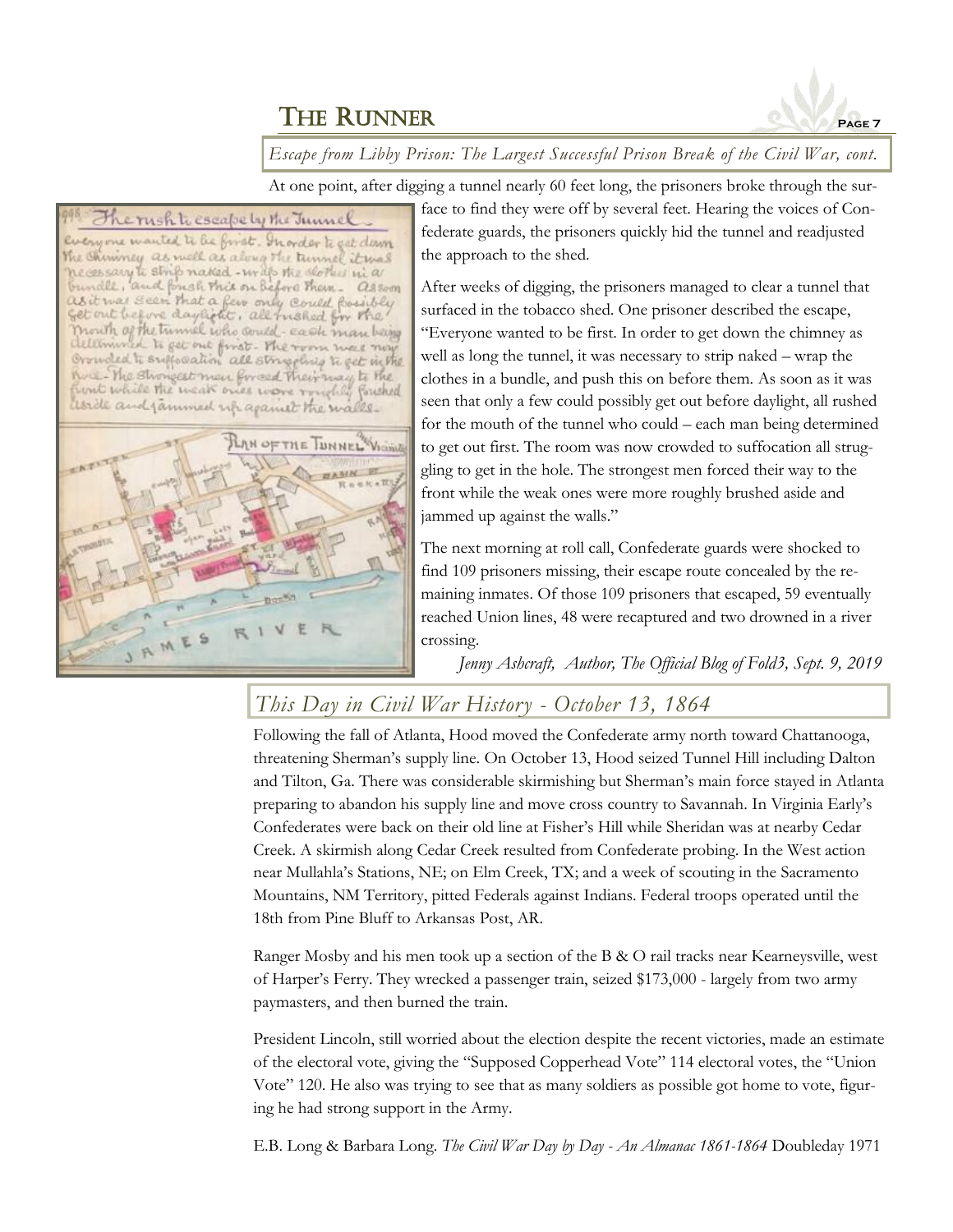### **THE RUNNER**



### *Civil War Reenactments Were a Thing Even During the Civil War*

Thousands of people participate in Civil War reenactments each year in the United States. They're sharing a tradition of reenactment that stretches back to the years of the war itself.

To herald Christmas 1861, a year when more than 4,000 fighting men had been killed in Civil War battles and the Union was in disarray, groups of citizens got together to fight mock battles simulating the conflicts raging on battlefields elsewhere. Writes Sue Eisenfeld for *The New York Times, "*We tend to think of Civil War reenactment as a modern phenomenon, a way for people in the 20th and 21st centuries to experience a taste of what the conflict was like. But in fact, staged battles began while the war was still underway. Known as 'sham battles,' 'mock battles' or 'mimic battles,' these battles were enacted for a variety of reasons: entertainment, practice, and to demonstrate to civilians back home what happened during the war."

Shams were especially popular during the holidays for entertainment, and they were mostly confined to the North. On December 5, 1861, the *Daily Nashville Patriot* published an article noting "the Yankees are great on shams," she writes. But they were also intended to accustom new soldiers to the pace of the battlefield and help them imagine themselves as fighters, rather than farmers, she writes: "Some places, like Fort Monroe, a Union outpost in Virginia, conducted sham battles daily."

As the N*ew Georgia Encyclopedia* records, Civil War reenacting was part of a longer tradition of shams fought with blank ammunition by American militias. Before the Civil War, town festivals often featured a pageant with costumed citizens dressing as Revolutionary War figures.

Directly after the war ended, Eisenfeld writes, veterans were commissioned to serve as reenactors of a conflict they themselves had fought in. "On April 21, 1865, the town of Massillon, Ohio, was right back into the business of luring crowds with sham battles as part of a day-long 'jubilation over the recent victory of the Federal armies and the surrender of Lee." The pageantry and drama of mock warfare offered great entertainment, even when the consequences of the real thing were so bloody.

Later, when public interest in the war revived in the 1880s, the tradition of the sham battle was revived, and many sham battles were conducted purely as entertainment, the *Encyclopedia*  writes. "Although these sham battles were usually not attempts to re-create specific Civil War battles, they were conducted with strong undertones of both sectional pride and national unity."

The idea of reenacting stuck around, but modern Civil War reenactment was truly born in the early 1960s around the time of the war's centennial. The first big reenactment, of the First Battle of Bull Run, also known as First Manassas, took place on July 21-22, 1961.

*By Kat Eschner, Author, Smithsonian.com*



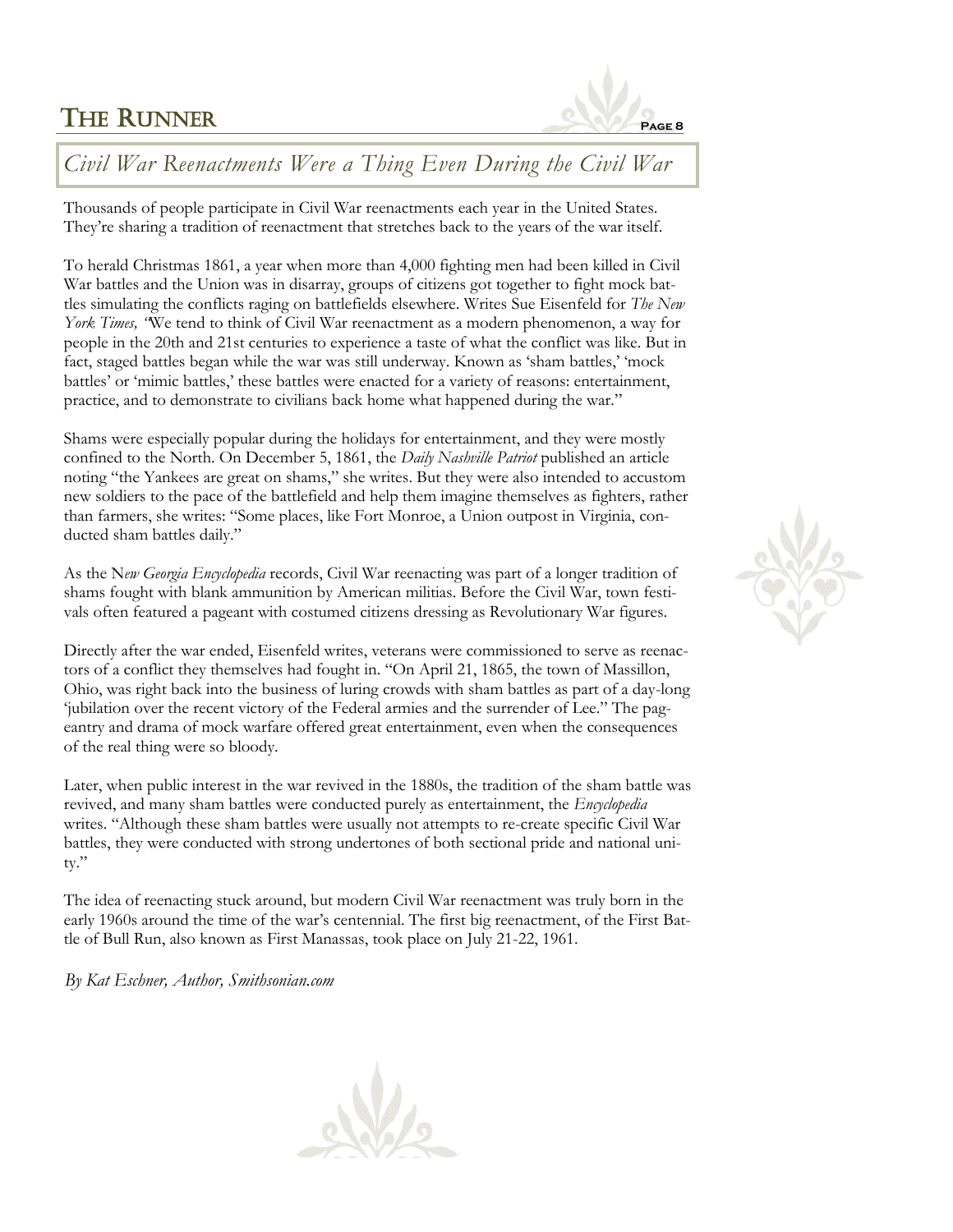

### *New York 115th Infantry Regiment - The Iron Hearted Regiment*

Under the command of Colonel Simeon Sammons, and composed of tough upstaters from the Mohawk Valley and its environs, the regiment was mustered into the service of the United States for three years on August 26, 1862. However, the regiment suffered an ignominious initiation into military service. During the Antietam campaign, and barely two weeks after its August 30, 1862 departure from New York, the regiment was stationed at Harpers Ferry, Virginia. When the town was surrounded by the Confederate Army, it surrendered, along with the remainder of the 12,000 Union garrison.

In December 1863, the regiment was transferred to Barton's Brigade for General Seymour's Florida Expedition. The regiment was anxious to prove itself in battle, and erase the blemish of the Harpers Ferry debacle. The 115th performed well at Olustee, but 296 New Yorkers were killed and wounded during the battle with nearly all the color-guard being shot down.

During the Florida campaign, Pvt. Benjamin Thackrah of Company H, originally born in Scotland, received the Medal of Honor for actions in April 1864, near Fort Gates, Florida. His citation reads:

"On the morning of April 1, 1864, Private Benjamin Thackrah volunteered to join a party of twenty-five soldiers for an expedition up the river at Fort Gates, Florida, in search of a small enemy picket guard. On reaching the shore in a boat, the party proceeded through the swamps to locate and surround a small house believed to hold the picket guard. The twenty-five volunteers entered the house, surprising the enemy and quickly capturing the entire picket with its arms, horses, and supplies, and then returned through the swamps with their prisons and placed them on a Union tug boat. For his heroism in this dangerous expedition, Private Thackrah was awarded the Medal of Honor."

The 115th was transferred to the newly formed 24th corps, in Ames' (2nd) division, with which it was ordered to North Carolina. It participated in the capture of Fort Fisher, fighting with Bell's (3rd) brigade, and sustaining a considerable part of its loss there by the explosion of the magazine the day after the fort was taken. Ten men lost their lives in that explosion. Subsequently it was present at Cape Fear, Fort Anderson, and Wilmington, and closed its active service in the campaign of the Carolinas. It was mustered out at Raleigh, NC, under Col. Johnson, June 17, 1865. Out of a total enrollment of 1,196, it lost 7 officers and 132 men; 191 men died of disease and other causes—total deaths, 330. The gallant 115th deserves its place among the three hundred fighting regiments of the war, accorded it by Col. Fox.

Do you have a favorite regimental nickname? Conversely, what was the nickname of your favorite regiment? **Submit your nominations** to the *Runner* Editor.

Further reading - full text for this book is available online thru this link:

[The Iron Hearted Regiment: An Account of the Battles, Marches and Gallant Deeds](http://dmna.ny.gov/historic/reghist/civil/infantry/115thInf/115thInfIronHeartedTitle.htm) [Performed by the 115th Regiment N Y VOLS.](http://dmna.ny.gov/historic/reghist/civil/infantry/115thInf/115thInfIronHeartedTitle.htm)

By James H. Clark, Late First Lieutenant, Company H, 115TH NY Volunteers



Private Benjamin Thackrah